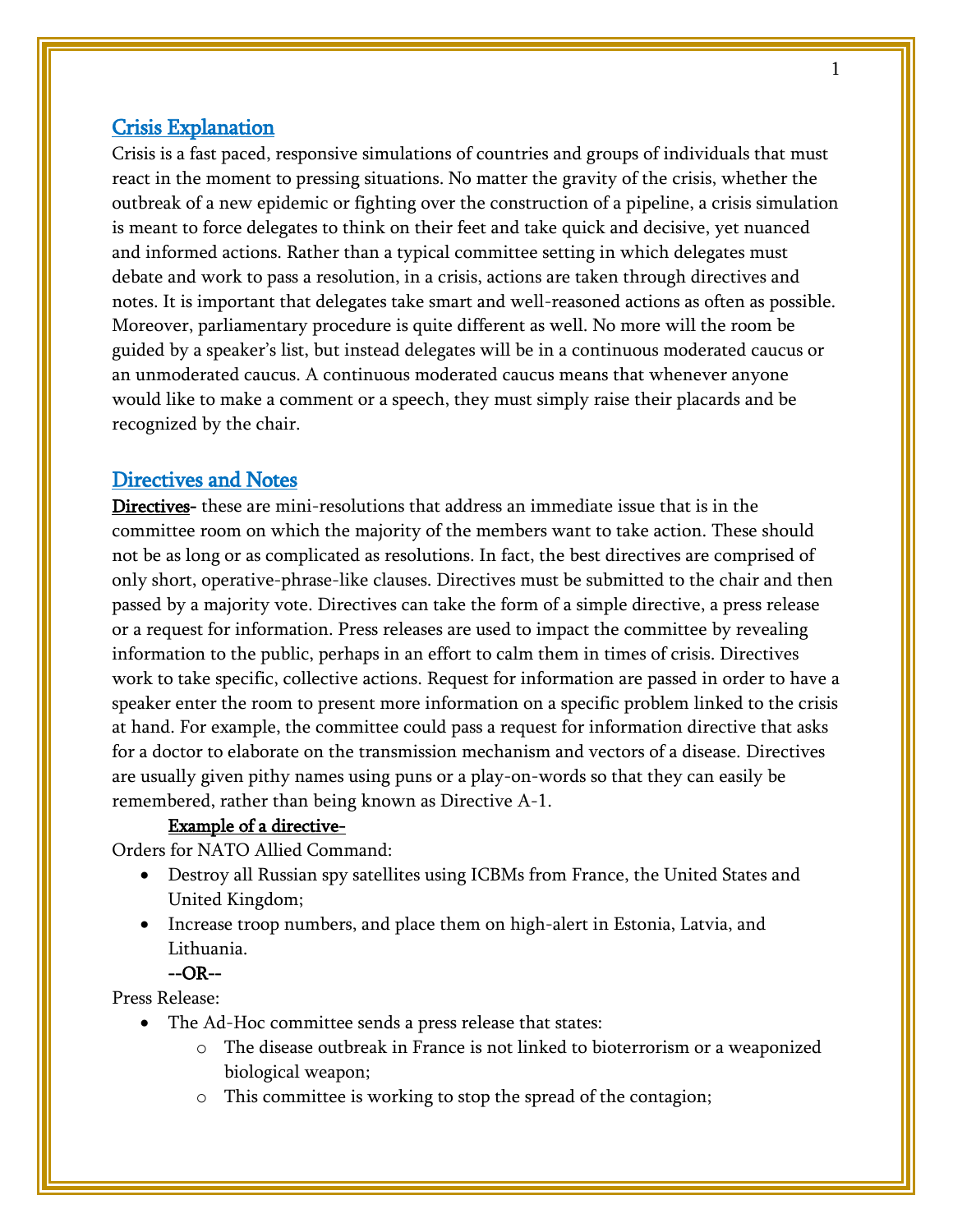Crisis Notes- Crisis notes are the main line of communication between the crisis room, the people who write the crisis updates, and individual delegates. Crisis notes can be simple questions regarding information about the crisis update, information regarding the resources or abilities you have, or information about some other subject. However, crisis notes are more importantly used to take actions. Unlike directives, which are passed by committees and therefore public knowledge, crisis notes are secret, unless you choose to tell another delegate about what you wrote. The success of an action formulated in a crisis note depends on how well it is written. Crisis notes should be folded up, have "*crisis note*" written on the back and handed to the dais so they can be picked up and sent to the crisis room.

**Content-** Crisis notes should cover what action a delegate wants to take, when it should be taken, why it is being taken, and how it should be taken. Notes can be addressed just to the crisis room; or if a specific character has been introduced or given an update (such as a reporter, scientist, or business person) then you can address a note to this person, provided that they could realistically accomplish the action that is laid out. You should be VERY specific as leaving details ambiguous could cause the action to fail, to be completed incorrectly, or worse, the action be leaked to other delegates. Many actions may require a series of notes back-and-forth to the crisis room to be effective. Writing notes is very helpful to the crisis room as it gives them materials to work with. However, make it clear that your actions are important so as to not waste their time.

**Typical Response Note-** The crisis room will work to quickly respond to each note, whether it is a question for more information or details, a note simply stating your plans were enacted, or a note detailing the consequences of your actions. There are an infinite number of potential responses that could arrive: the plan could be accepted and be successful, it could be rejected, or it could be accepted but have unexpected consequences.

#### Example of a Crisis Note-

#### To Crisis Room:

I am Gary Peters, the Senator of Michigan, and I would like to immediately start a congressional investigation into the Enbridge Line 5 Pipeline between the Lower and Upper Peninsula because Enbridge is at serious risk to cause an oil spill in the Straits of Mackinaw, potentially endangering hundreds of miles of pristine Great Lakes coast, and because Governor Rick Snyder has refused to force Enbridge to replace the pipeline, despite earlier Oil spills that seriously damaged the Kalamazoo River. I believe that Governor Snyder is in violation of several laws and must be held accountable before his inaction causes a crisis that will affect the Great Lakes States and Canada.

#### --OR--

To Amy Duckworth, Special Reporter for the Warsaw Daily

I, the delegate from Poland, would like you to leak an intelligence brief that determined that the Russians were responsible for the recent hack of our nuclear power plant because I believe that the Russians are the only country with motive and ability to attack our infrastructure. Moreover, I want to leak this intelligence report from the Polish government